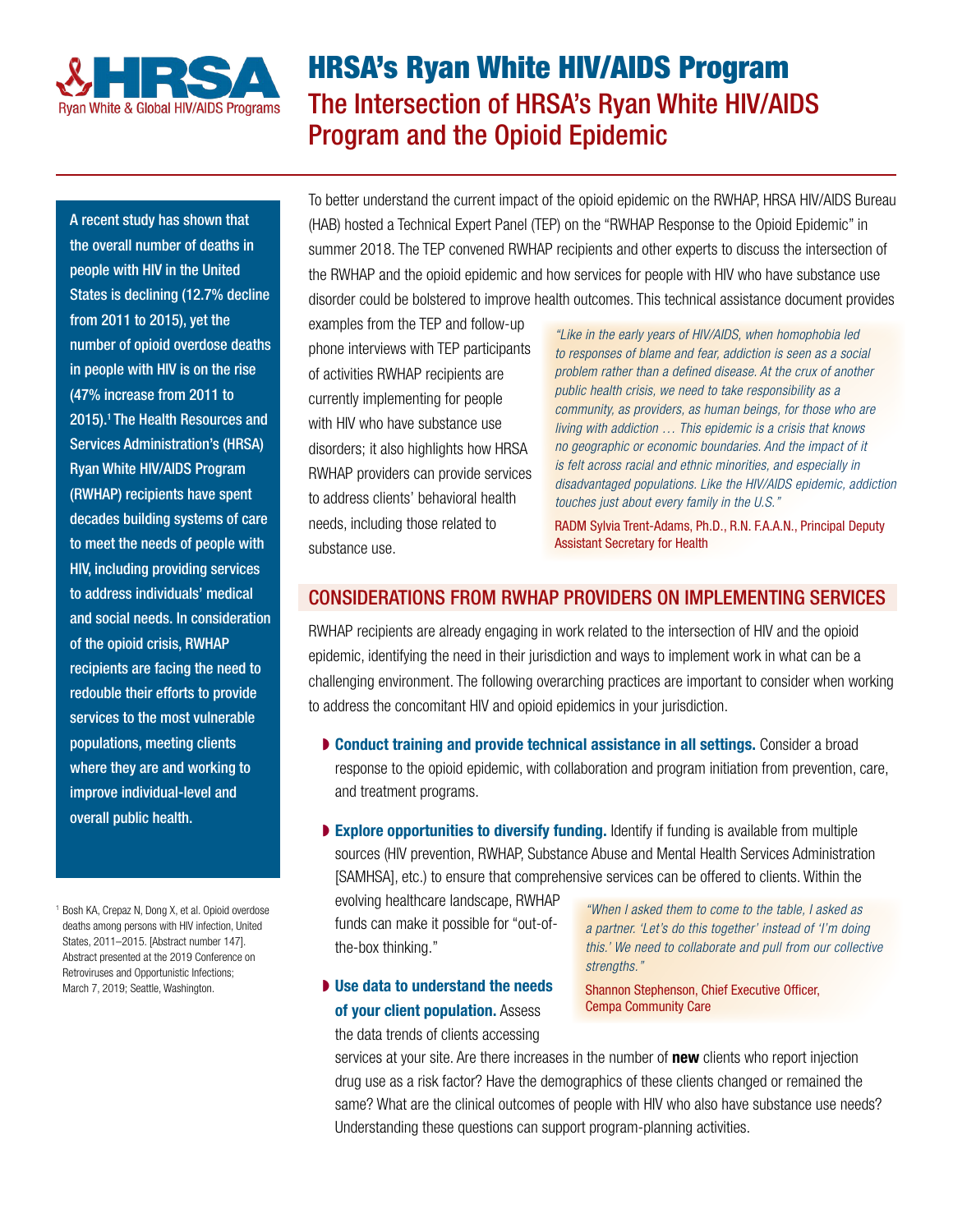- **Engage all providers.** Coordinate with local organizations to ensure that where a person initiates service does not define or limit the types of services they receive. Co-locate services when possible; for example, work to increase the co-location of medication-assisted treatment (MAT) and HIV treatment. Socioeconomic circumstances are at the core of linkage. Poverty, risk of HIV and other diseases, lack of jobs, and homelessness can be pervasive, ongoing, and unresolvable. Integrating services helps to treat the whole person.
- ▶ Ensure warm hand-offs. When possible, have a direct (i.e., in person) "hand-off" of a client from one service provider to another, helping to ensure the client successfully engages with the next provider.

*"We need to better coordinate with local organizations to ensure that wherever patients land, we can ensure they get care."* 

Pamposh Kaul, Clinical Director, Ohio Regional AIDS Education and Training Centers

- ▶ Encourage mainstreaming behavioral health services. Work to incorporate behavioral health assessment and treatment into all RWHAP services. When all RWHAP clients are engaged in behavioral health, the engagement is destigmatized, and mental health and substance use risk factors can be assessed in a more consistent manner.
- ▶ Assess and address emergent issues. Inventory service systems to identify existing or emerging needs and issues. Consider if providers could establish and support mobile services to intensify efforts.
- Understand the opioid epidemic and engage the community in which you are working. Understand the type(s) of opioid epidemic in your jurisdiction (i.e., injection drug use, prescription drug use). There are different approaches to addressing the opioid epidemic, depending on the type of overuse experienced in a jurisdiction. Mobilize the broader community in which you are doing work to unify the effort. Develop a community action plan with a broad range of partners (e.g., military, tribal groups, homeless shelters, faith centers, emergency departments, barber shops/salons, police and other first responders, health department, etc.).

▶ Ensure a client-centered approach to services. Stigma toward substance users remains, even among some RWHAP recipients and subrecipients. RWHAP recipients have an opportunity to serve as leaders in implementing programs that meet substance users "where they are" without judgment, maintaining client rights, and ensuring that access to

*"Many clients seem to be ready to be engaged—we will always offer resources and allow clients to know when they want to engage."*

Tammy Miller, RWHAP Part C Clinic Manager

MAT and other interventions is not contingent on abstinence. The RWHAP has demonstrated high acuity in achieving viral suppression among people with HIV in general; however, reengagement and retention remain at the forefront of challenges when working with complex clients. Focusing on meeting clients where they are and embracing the challenges of individual circumstances could help increase access to and retention in the RWHAP systems of care for people with HIV who have substance use disorder.

#### IMPLEMENTATION ACTIVITIES

RWHAP recipients have experienced successes in working with people with HIV who have substance use disorder. TEP participants are implementing the following strategies:

## Community Engagement

- Develop a community-level action plan. The process of developing an action plan includes analysis of what exists within the community, what does not exist in the community, and where people are falling through service gaps. Implementation of the action plan helps to improve workflow.
- ▶ Focus on relationships to gain trust. Gather broad representation of community leadership and members to create a consortium to tackle the opioid problem in individual communities. This emboldens people to continue and further the work on their own.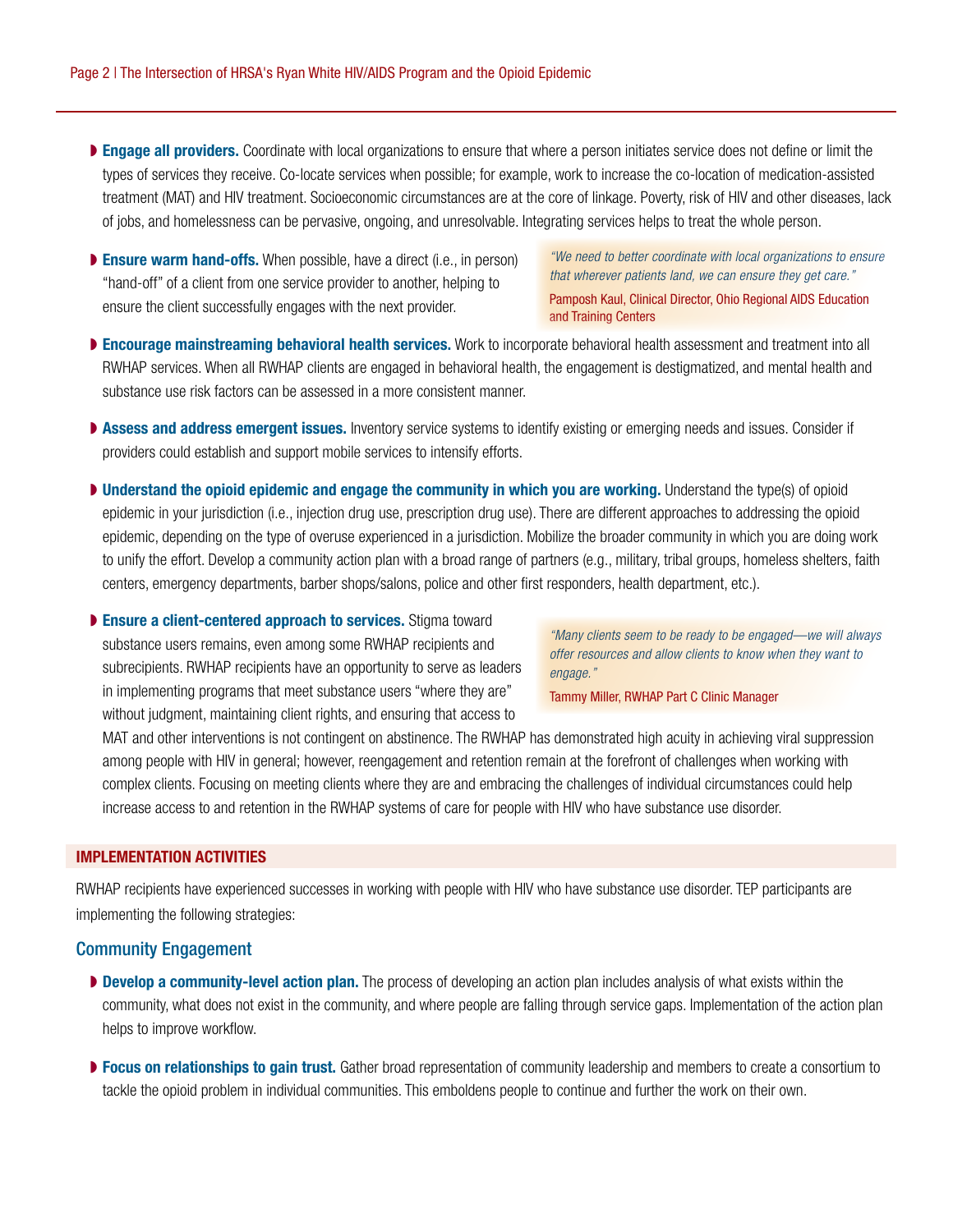- Collaborate with health centers to establish an HIV, HCV, and substance use disease management portfolio. Health centers have a wide range of services, eliminating the need for clients to be referred out to additional providers. Invest RWHAP funds in existing resources, like health centers, and work to bolster them. Coordinate with local providers and provide them with training and resources to assist them in furthering the services they are able to provide.
- ▶ Address and work to reduce **stigma.**

#### Development of Comprehensive and Integrated Services

▶ Support syringe services programs (SSP). RWHAP funds can be used to support SSPs, with the exception of needles/syringes and related equipment. The most effective SSP model is multitiered: for example, a full SSP that is open five days a week for 40 hours a week, with mobile clinics that go to various locations two hours a week.

*"I would say that stigma and transportation are the biggest obstacles to any kind of care in rural communities—addiction, HIV, mental health. There is tremendous stigma around any of these topics. What that turns out to mean in the field is the work is slower than you would like, painstaking. You have to spend a lot of time gaining people's trust, and even then, they may not agree, but at least they would listen to you."*

Judith Feinberg, Professor, Behavioral Medicine & Psychiatry, West Virginia University

- ▶ Establish local treatment and prevention for people who have substance use disorder.
- ▶ Develop and support programs that distribute naloxone at saturation levels directly to people in communities at high risk.
- **▶ Streamline immediate access to medical care to ensure that** people with HIV do not have to wait for care.
- Investigate the ability of **MAT providers** to prescribe and/or administer HIV medications.
- ▶ Develop a case management model for people who have substance use disorder, combining lessons learned from medical and nonmedical case management implementation. Establish and share coordinated care plans across RWHAP and behavioral health.

## Systems Changes

▶ Explore opportunities to enact **policy changes** to make buprenorphine available in more settings, including SSPs, jails, emergency departments, and homeless shelters.

*"Medicaid expansion has been critical because it opens up opportunity. [It] opens up people to a range of services beyond what Part A would fund. [It] opens up PrEP [pre-exposure prophylaxis]. It has been critical for people accessing services."*

Coleman Terrell, Director, Philadelphia Part A

- ▶ Educate all team and support system members (RWHAP case) managers, primary care providers, family, etc.) on addiction disease and management in an effort to enact change.
- ▶ Provide training on pain management, including dealing with both the pain people have and the reasons why people might be misusing substances. Give options for people who might be ready for harm reduction, not elimination.
- ▶ Support frontline staff who are directly impacted by trauma on a regular basis.

Although RWHAP recipients have implemented work related to the opioid crisis into their service structures, TEP participants noted that those efforts are just beginning to meet the needs. They indicated that much more effort is needed to fully address the HIV and opioid epidemics. HRSA HAB encourages recipients to consider ways to further their efforts to address the opioid epidemic in their existing and future service structures.

*"Stigma is crosscutting, regardless of health care policy and financing landscapes."*

Daniel Raymond, Deputy Director, Planning & Policy, Harm Reduction Coalition